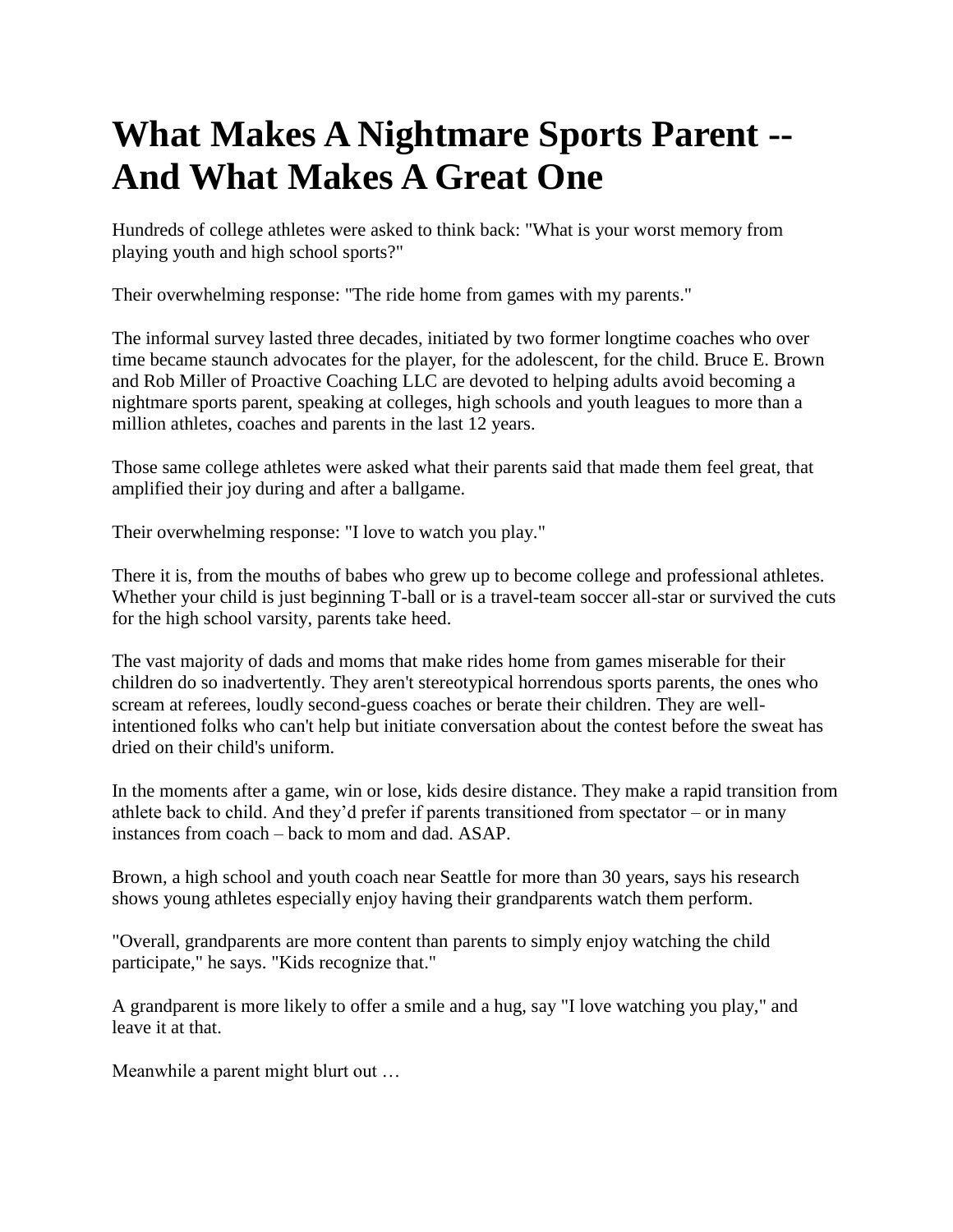*"Why did you swing at that high pitch when we talked about laying off it?"*

*"Stay focused even when you are on the bench."*

*"You didn't hustle back to your position on defense."*

*"You would have won if the ref would have called that obvious foul."*

*"Your coach didn't have the best team on the field when it mattered most."*

And on and on.

Sure, an element of truth might be evident in the remarks. But the young athlete doesn't want to hear it immediately after the game. Not from a parent. Comments that undermine teammates, the coach or even officials run counter to everything the young player is taught. And instructional feedback was likely already mentioned by the coach.

"Let your child bring the game to you if they want to," Brown says.

Brown and Miller, a longtime coach and college administrator, don't consider themselves experts, but instead use their platform to convey to parents what three generations of young athletes have told them.

"Everything we teach came from me asking players questions," Brown says. "When you have a trusting relationship with kids, you get honest answers. When you listen to young people speak from their heart, they offer a perspective that really resonates."

So what's the takeaway for parents?

"Sports is one of few places in a child's life where a parent can say, 'This is your thing,' " Miller says. "Athletics is one of the best ways for young people to take risks and deal with failure because the consequences aren't fatal, they aren't permanent. We're talking about a game. So they usually don't want or need a parent to rescue them when something goes wrong.

"Once you as a parent are assured the team is a safe environment, release your child to the coach and to the game. That way all successes are theirs, all failures are theirs."

And discussion on the ride home can be about a song on the radio or where to stop for a bite to eat. By the time you pull into the driveway, the relationship ought to have transformed from keenly interested spectator and athlete back to parent and child:

"We loved watching you play. … Now, how about that homework?"

## **FIVE SIGNS OF A NIGHTMARE SPORTS PARENT**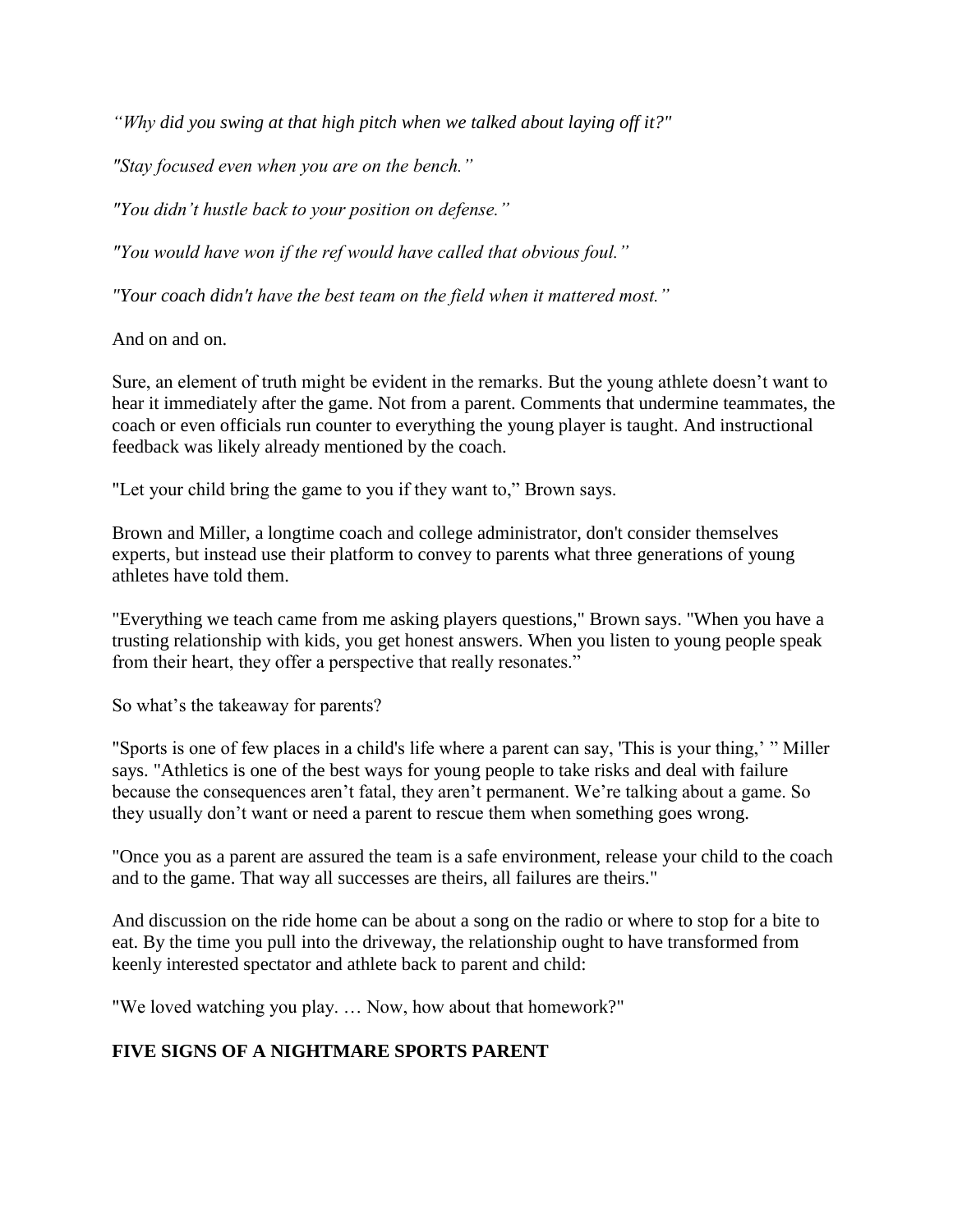Nearly 75 percent of kids who play organized sports quit by age 13. Some find that their skill level hits a plateau and the game is no longer fun. Others simply discover other interests. But too many promising young athletes turn away from sports because their parents become insufferable.

Even professional athletes can behave inappropriately when it comes to their children. David Beckham was recently ejected from a youth soccer field for questioning an official. New Orleans radio host Bobby Hebert, a former NFL quarterback, publicly dressed down LSU football coach Les Miles after Alabama defeated LSU in the BCS title game last month. Hebert was hardly unbiased: His son had recently lost his starting position at LSU.

Mom or dad, so loving and rational at home, can transform into an ogre at a game. A lot of kids internally reach the conclusion that if they quit the sport, maybe they'll get their dad or mom back.

As a sports parent, this is what you don't want to become. This is what you want to avoid:

• **Overemphasizing sports at the expense of sportsmanship:** The best athletes keep their emotions in check and perform at an even keel, win or lose. Parents demonstrative in showing displeasure during a contest are sending the wrong message. Encouragement is crucial - especially when things aren't going well on the field.

• **Having different goals than your child:** Brown and Miller suggest jotting down a list of what you want for your child during their sport season. Your son or daughter can do the same. Vastly different lists are a red flag. Kids generally want to have fun, enjoy time with their friends, improve their skills and win. Parents who write down "getting a scholarship" or "making the All-Star team" probably need to adjust their goals. "Athletes say their parents believe their role on the team is larger than what the athlete knows it to be," Miller says.

• **Treating your child differently after a loss than a win:** Almost all parents love their children the same regardless of the outcome of a game. Yet often their behavior conveys something else. "Many young athletes indicate that conversations with their parents after a game somehow make them feel as if their value as a person was tied to playing time or winning," Brown says.

• **Undermining the coach:** Young athletes need a single instructional voice during games. That voice has to be the coach. Kids who listen to their parents yelling instruction from the stands or even glancing at their parents for approval from the field are distracted and can't perform at a peak level. Second-guessing the coach on the ride home is just as insidious.

• **Living your own athletic dream through your child:** A sure sign is the parent taking credit when the child has done well. "We worked on that shot for weeks in the driveway," or "You did it just like I showed you" Another symptom is when the outcome of a game means more to a parent than to the child. If you as a parent are still depressed by a loss when the child is already off playing with friends, remind yourself that it's not your career and you have zero control over the outcome.

## **FIVE SIGNS OF AN IDEAL SPORTS PARENT**